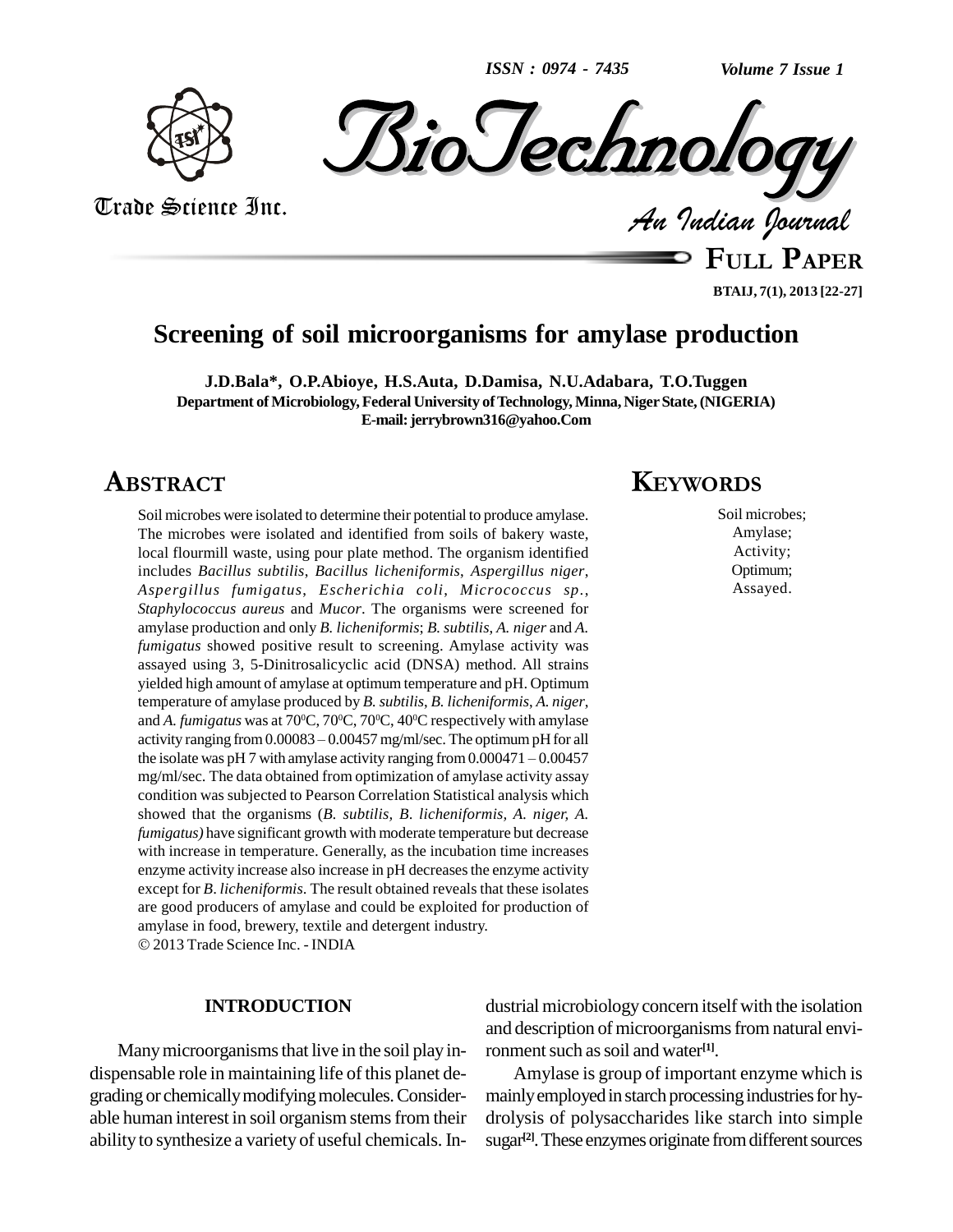such as plants, animals and microorganism. Enzymes from microbial source generally meet industrial demand, due to their high yield and thermostability. Microbial enzyme presents a wide spectrum of characteristics that make them useful for specific applications. These includes: they are of natural origin and non-toxic, have great specificity of action and hence and can bring about reactions not easily carried out, theywork best under mild condition of moderate temperature and near neutral pH, thus not requiring drastic conditions of high temperature and pH, high acidity and the likes which ne cessitate special expensive equipment. These characteristics and special advantage offered by microbial enzyme made many industries interested in adapting enzymatic methods to the requirement of their pro cesses **[3]**.

Due to the wide range of application of amylase enzyme in various sectors such as confectionaries, baking, paper, textile, detergent and many pharmaceuti cals; many researchers have studied amylase production with variety of substrate and microorganisms like bacteria, yeast and fungi. Due to the ever increasing demand for this enzyme, people are still trying to in-crease the productivity of amylase by variety of ap proach like selection of high enzyme producing strains, process optimization, usage of cheap substrate e.t.c. **[1]**. Therefore the aim of this study is to screen microorganisms with the potential to produce amylase from soils of bakery waste, local mill waste located in Minna, Niger State.

## **MATERIALSAND METHODS**

## **Sample collection**

Ten grams of soil were collected in sterile polythene bags from the top soil of bakery waste of Federal University of Technology Minna Bakery, local flour mill waste site in Bosso Minna and were taken to the mi crobiology laboratory at Federal University of Tech nology,Minna for analysis.

## **Microbiological analysis**

Isolation of both bacteria and fungi was done by serial dilution of soil sample. One gram (1g) of each of the soil sample was weighed and dispensed into 9ml of sterile distilled water as described by **[4,5]**.

Serial dilution was carried out up to  $10<sup>-6</sup>$  diluents from which 1ml was taken and pour plated into nutrient agar and sabouraud dextrose agar for bacteria and fungi respectively. The agar plates were incubated at 37 <sup>0</sup>C for 24-48hrs (bacteria) at room temperature for 3-5days (Fungi) **[4,5]**.

## Identification and characterization of microbial iso**late**

Pure isolate of bacteria were characterized and identified according to the method of Chessbrough **[6]**. Isolates were identified based on Gramstaining colo nial morphology and biochemical test while that of fungi was based on colour of aerial and substrate hyphae.

## **Screeningfor amylaseproducingbacteriaandfungi**

Identified isolate were screened foramylolytic activity by streaking individual isolate on 1% starch nutrient agar and 1% starch sabouraud dextrose agar me dium. The agar plate was incubated at 37°C for 24-48hr and that of the fungi was incubated at room temperature for 3-5 days. Culture plate was flooded with lugol iodine to identifyzone of clearing around culture. The diameter of zone of clearing formed represents amylolytic activity of the isolated strain as described by **[7]**.

## **Enzyme** production

distilled water to it and scraping it with wire loop to<br>loosen the spore. For bacteria, a loop full of the propa-*An*The medium was then placed in a shaker incubator Amylase production was carried out by submerge fermentation technique using production media containing KH<sub>2</sub>PO<sub>4</sub> 1.5g/l, NH<sub>4</sub>N0<sub>3</sub> 10g/l, KCl 0.5g/l,<br>MgSO<sub>4</sub>.7H<sub>2</sub>O 0.lg/l, FeSO<sub>4</sub>.7H<sub>2</sub>O 0.01g/l, soluble starch 20g/l, for fungal amylase production and bacteriological peptone 6g/l, KCl 0.5g/l, MgSO $_{\rm 4}$ .7H  $_{\rm 2}$ O $0.5$ g/ l, soluble starch 1g/l for bacterial amylase production. The mediumwas heated to homogenize 30-40ml was distributed into 100ml flask and then sterilized by autoclaving. The medium was inoculated with 0.5ml of fungal spore. The fungal spore was taking 10ml of sterile distilled water to it and scraping it with wire loop to gated selected strain wasinoculated into the medium. operated at 200 rev/min for 72hours **[1]**.

## **Extraction of enzyme**

For fungi, the whole content of enzyme production

*Indian Journal*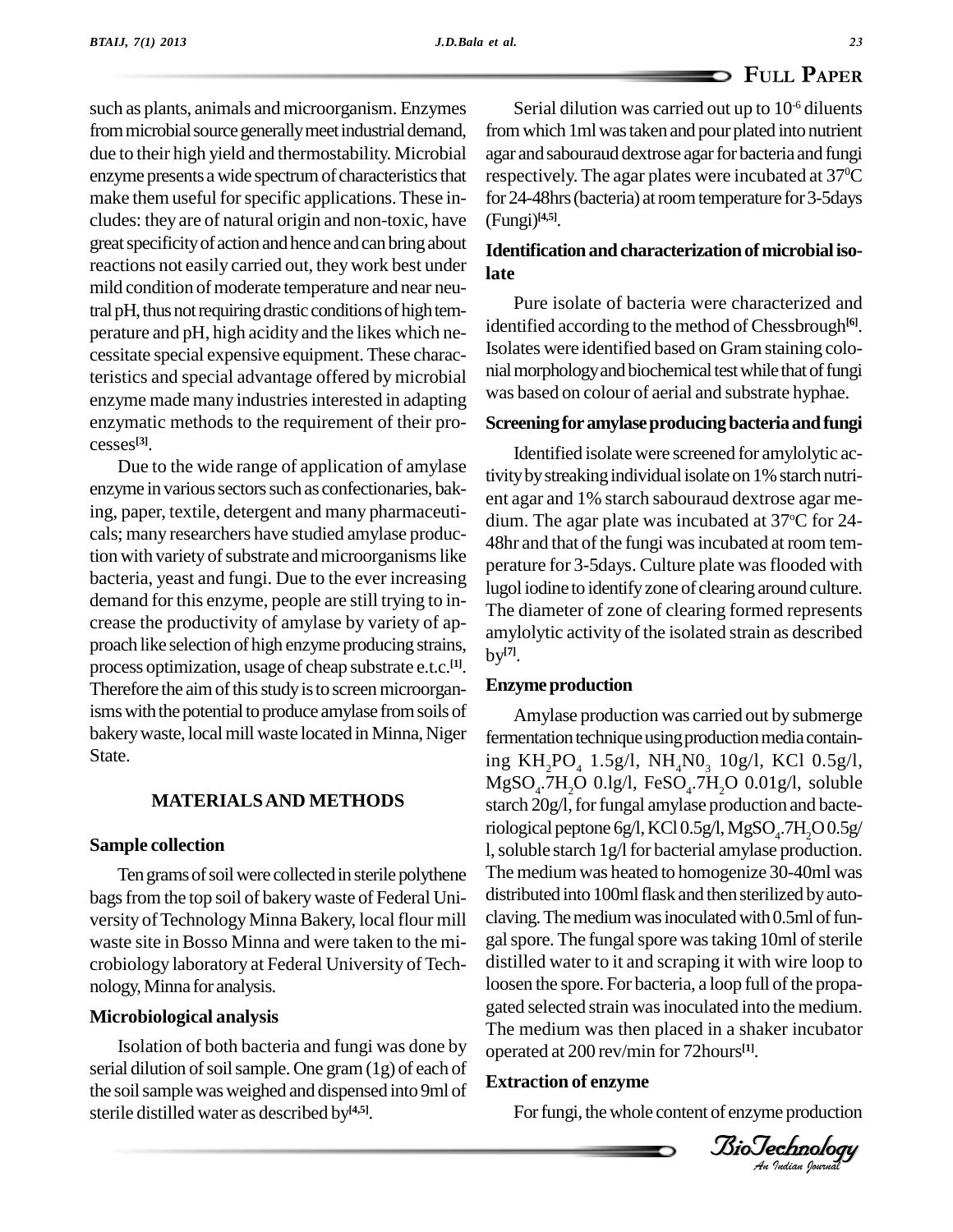## **PAPER**  $\Box$

medium containing the growing fungi was poured through a funnel fitted with Watt man number 1 filter paper, the filtrate contains the crude enzyme. For bacteria, the bacteria culture was poured into centrifuge tubes and spin for 20min at 5000 rpm, the supernatant wasthen decanted which represent the crude enzyme.

## **Amylase enzyme assay**

Amylase activities was assayed as described by Bertrand *et al.*, (2004); by pipetting 1 ml of the culture extract "enzyme" into test tubes and 1ml of 1% soluble starch in citrate phosphate buffer having a pH 6.5.The reducing sugar liberated was estimated by 3, 5-Dinitro<br>salicyclic acid (DNSA) method<sup>[7]</sup>. The reaction mix-<br>ture was incubated in water bath at 40°C for 30min. A<br>blank consisting of 1ml of soluble starch in citrate phossalicyclic acid (DNSA) method **[7]**. The reaction mixture was incubated in water bath at 40°C for 30min. A  $\frac{2}{\pi}$  <sup>0.25</sup> blank consisting of 1ml of soluble starch in citrate phosphate buffer (pH 6.5) was also incubated in a water bath at the same temperature and time with the other test tubes. The reaction was terminated by adding 2ml of DNSA reagent in each test tube and then immersing the tube in boiling water bath for 5min after which they  $\frac{1}{8}$ were allowed to cool and 5ml of distilled water was added. The absorbance for all the test tubes was mea sured at 540nm with spectrophotometer. Enzyme activity was defined as the amount of soluble starch hydrolyzed by 1ml of enzyme extract in 1minute.<br> **Optimization of amylase activity assay condition**<br>
The influence of pH, tivity was defined as the amount of soluble starch hydrolyzed by1ml of enzyme extract in 1minute.

# **Optimization of amylase activity assay condition**  $\frac{1}{\frac{1}{6}}$   $\frac{0.3}{0.2}$

The influence of pH, time of incubation and temperature was measured to optimize enzyme assay condition.

#### **Eefect of incubation time**

The effect of incubation time on the enzyme pro duction was studied by checking the enzyme activity at 24, 48, 72 and 96 hours.

## **Effect of temperature on enzyme activity**

activity of this enzyme at different temperature range was<br>50°C, 60°C, 70°C, 80°C, 90°C upon incubation for may Effect of temperature was determined by assaying activity of this enzyme at different temperature range 30minutes.

## *An***Effect of pH on enzyme activity**

OptimumpH for enzyme activitywas determined by running the assay activity between pH ranges of 5.0, 6.0, 7.0, 8.0, and 9.0. The pH was varied by adding



0.1N Hydrochloric acid and 0.1N Sodium Hydroxide.

The enzyme activity for each was determined using the Dinitrosalicyclic acidmethod as described by **[7]**.

## **RESULTS**

The effect of incubation period on growth of *Bacillussubtilis, Bacilluslicheniformis, Aspergillus niger andAspergillusfumigatus*isshown in Figure 1 and 2. There was increase in cell growth as the incubation time increase, maximum cell growth 0.2nm and 0.85nm was obtained at 72 and 96 hours of incubation time.



The effect of Incubation period on amylase activity of microbial isolates is shown in Figure 3 and 4. There was increase in amylase activity as the incubation time increases. Maximum amylase activity of 0.00035mg/ ml and 0.00059mg/ml at 72hours of incubation time was obtained for bacterial isolate. Fungal isolate had maximumactivityof 0.00457mg/ml and 0.000591mg/ ml at 72hours and 92hours.

The effect of temperature on amylase activity of microbial isolate is shown in Figure 5 and 6. As the temperature increase, the amylase activity also increases with optimumamylase activityobtained at 70 <sup>0</sup>Cexcept for *A. fumigatus* which isat 40 0C.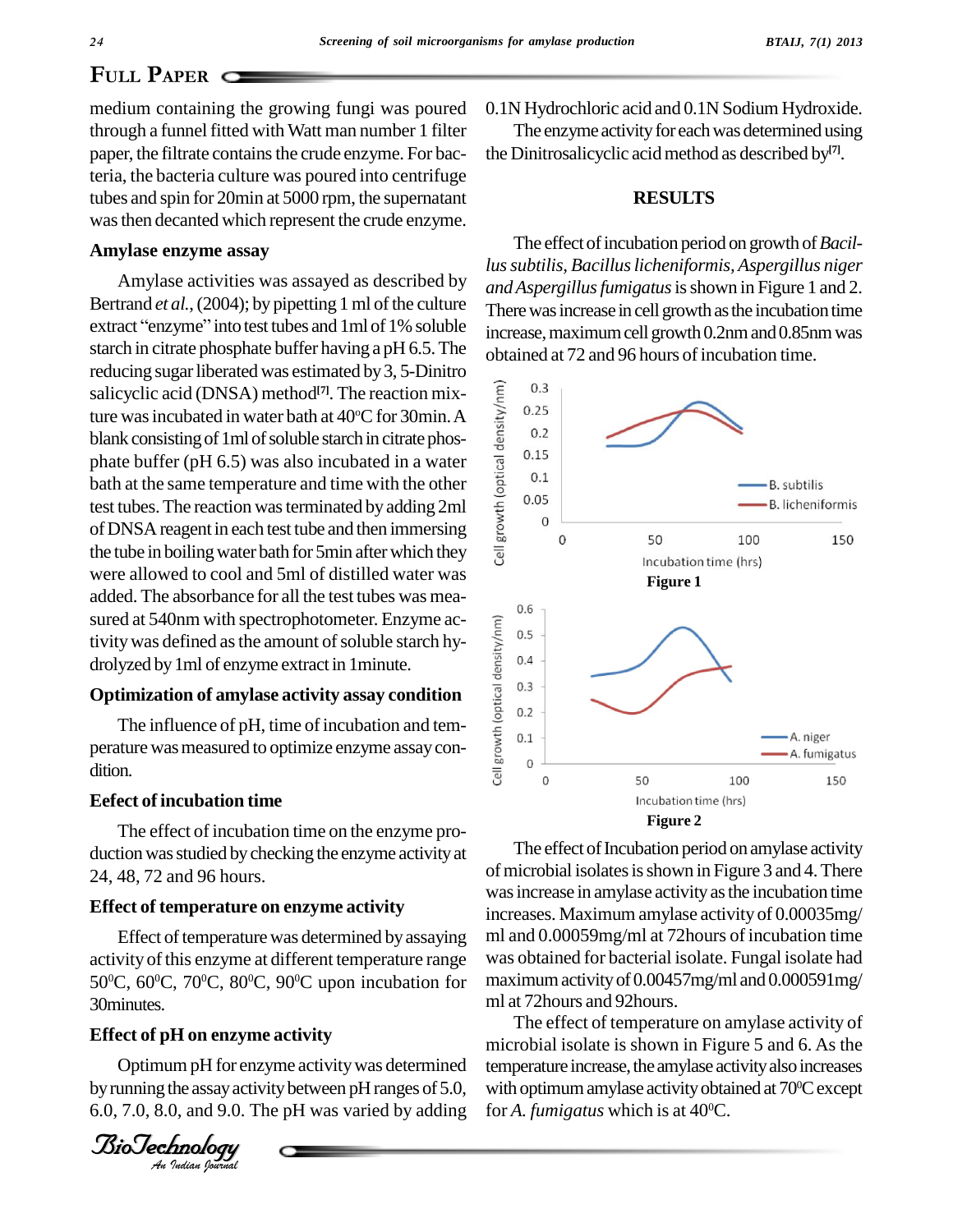0.0016 0.0014

lates.







The Pearson correlating matrix for pH, temperature and time on enzyme activity is shown in TABLE 1 below:

The relationship between the enzyme activity and temperature is negative for all the isolates except *B. subtilis*.

The relationship between the pH and the enzyme activity is negative for all the isolates except *B. licheniformis*.

The relationship between the incubation time and the enzyme activityis positive for all the isolates.

| TABLE 1 : Pearson correlating matrix for pH, temperature, |  |
|-----------------------------------------------------------|--|
| and time on enzyme activity.                              |  |

| Organism                      | <b>Temperature</b> | Time  | pH       |
|-------------------------------|--------------------|-------|----------|
| Bacillus subtilis             | 0.095              | 0.607 | $-0.066$ |
| <b>Bacillus licheniformis</b> | $-0.407$           | 0.231 | 0.343    |
| Aspergillus niger             | $-0.222$           | 0.521 | $-0.563$ |
| Aspergillusfumigatus          | $-0.789$           | 0.833 | $-0.552$ |

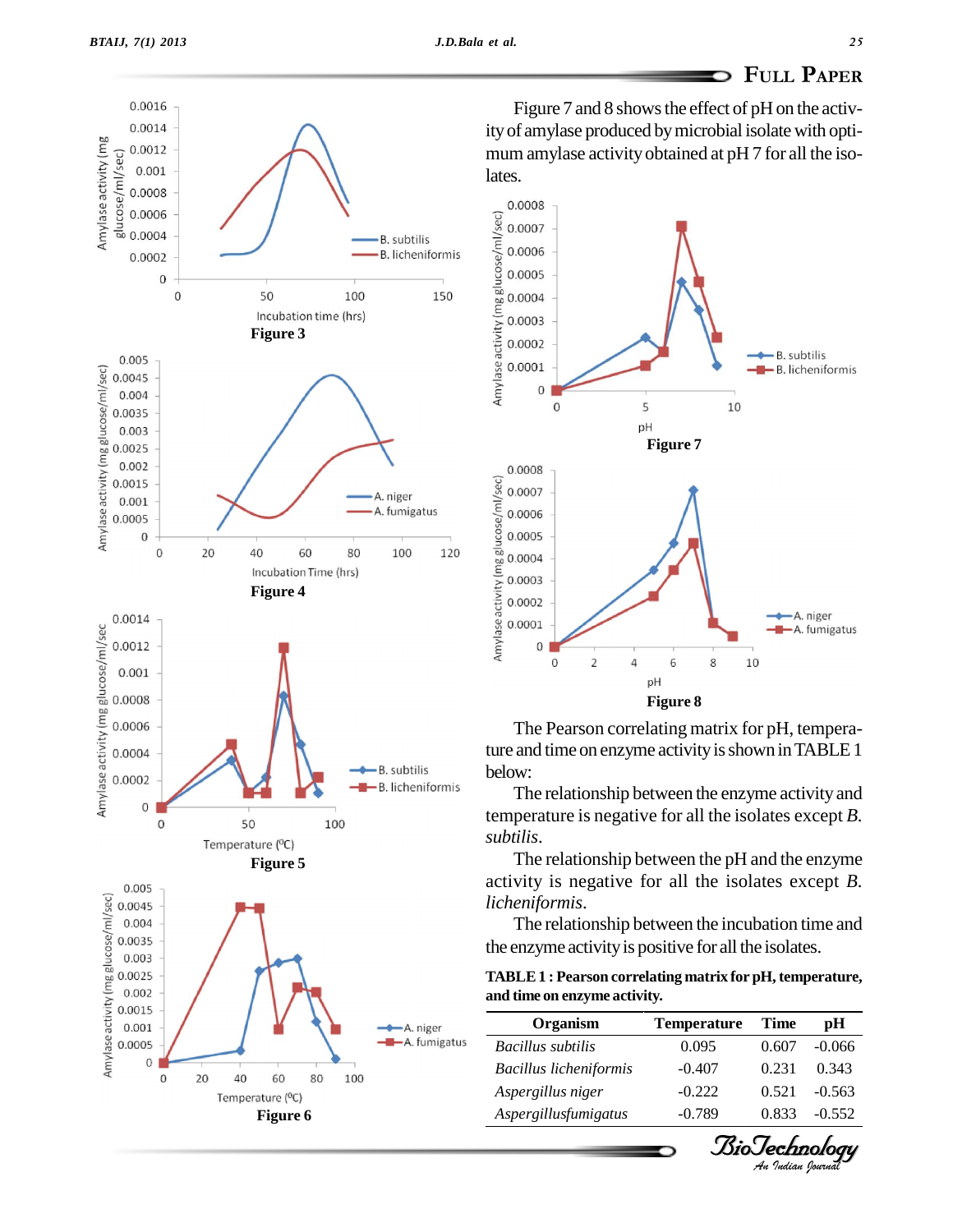## **DISCUSSION OFRESULT**

Following biochemical test(bacteria), cultural and morphological characteristic (fungi), the isolates found include *Bacillussubtilis, Bacilluslicheniformis*, *Sta phylococcus aureus*, *Micrococcus* sp., *Escherichia coli*, while the fungispecies are *Aspergillus niger,As pergillus fumigatus, Mucor* sp*., Bacillus* sp. was found to be the predominate genus isolated.

This finding is in agreement with<sup>[3]</sup> and<sup>[8]</sup> who reported that *Bacillus* was the predominant genus found in hospital waste. *Bacillus licheniformis* was isolated from Bakery waste (FUT Minna Bakery). This finding was in agreement with **[9]** who isolate *Bacillus licheniformis*from bakery waste. It was also similar to **[10]** who isolated *Bacillus licheniformis* from soil sample in Kartoum state.

Manybacteria including*Bacilluslicheniformis*pro duces extracellular amylases during the fermentation of starch, as reported by<sup>[10]</sup>.

The fungal species identified, include *Aspergillus niger* which isfrequently isolated. *Aspergillus*is ca pable of utilizing an enormous variety of substrates because of the large number of enzyme they produce<sup>[11]</sup>.

Primary screening was carried out on starch agar plate with *Bacillus licheniformis, Bacillus subtilis, Aspergillus niger,Aspergillusfumigatus*showing positive result.At lag phase, there was no growth as bacteria cells adapted to the culture medium for few hours. Exponential phase followedwith increase in biomass

Effect of incubation period on cell growth shows that at lag phase, there was no growth. *Bacillus subtilis* had its maximum growth of 0.27nm at 72hours.

that the highest enzyme production was at 7<br>maximum activity of 0.000143mg/ml. *Bacillus licheniformis* had maximum growth of 0.25nm at 72hours upon incubation in starch medium in shaker-incubator. This reflects that the bacteria metabolize the nutrient in the culture medium. The effect in incubation period on enzyme production period revealed that the highest enzyme production was at 72 hours with

0.00119mg/ml at 72hours. Activity was lost after this fumi *Bacilluslicheniformis* had maximum activity of hour, this is said to be stationary phase where there is no cell death and the viable cell remain constant after 72 hours, viable cells began to decline, thus resulting to death phase. Similar reports where observed by<sup>[10]</sup> re-

*Indian Journal*

garding a potential new isolate for the production of garding a potential new isolate for the production of<br>thermostable extracellular  $\alpha$ -amylase. Enzyme production was found to be concomitant with cell growth. Beyond 72 hours there was decline in amylase activity. This may be due to the fact that after maximum pro duction of enzyme at maximum incubation time. There was production of other by-products. These by-prod uctsinhibited the growth of organism hence enzyme formation **[12,13]**. Fungi had maximum growth at the 3 rd and 4 th day (96h) for *Aspergillus niger* and *Aspergillusfumigatus*. This agrees with report of **[14]**.

Optimumtemperature of amylase produced by*Ba cillus subtilis* was at 70ºC 6and 70ºC, 80ºC, 40ºC for *Bacillus licheniformis, Aspergillus niger, and As pergillusfumigatus*respectively.The four isolate had *Bacillus licheniformis, Aspergillus niger, and Aspergillus fumigatus* respectively. The four isolate had<br>amylase activity ranging from 0.00083 – 0.00487mg/ ml/sec. This result agrees with<sup>[10]</sup> who stated that *Ba-*<br>*cillus licheniformis* was found to be active in a broad<br>temperature range of 50°C – 90°C and show a maxi*cilluslicheniformis* wasfound to be active in a broad temperature range of  $50^{\circ}\text{C} - 90^{\circ}\text{C}$  and show a maximumactivityat 70 <sup>0</sup>C.Also similarto the report of **[2,3,11]** that during isomerization temperature is preferably maintained within the  $20^{\circ}$ C -  $90^{\circ}$ C and the best activity is obtained with  $50^{\circ}$ C -  $75^{\circ}$ C.

Optimum pH of amylase produced by *Bacillus subtilis*, *Bacilluslicheniformis,Aspergillus niger,and* Aspergillus fumigatus is uniform for all the four isolate in that all had their optimum activity at pH7 which was then followed by a steady decrease in amylase activity. *Bacillussubtilis* had an amylase yield of 0.000471mg/ ml at pH7;*Bacilluslicheniformis* had an amylase yield of 0.000417mg/ml at pH 7. Considerable amount of amylase was produced by *Bacillus licheniformis* at pH 9 (0.00029mg/ml). Thisisin line with **[15]** also **[10]**. The enzyme stability trend, as reported in present study agrees with the behavior of amylase from *Bacillus*sp*.* Investigated by<sup>[16]</sup> in which a soluble starch medium was used. This result agrees with<sup>[3]</sup> who recorded optimum pH activities at 6.5 to 7.5 in the production of amylase, using *Bacillus subtilis*.

Statistically, in agreement with Pearson correlation, the organisms(*B.subtilis,B. licheniformis,A. niger,A. fumigatus*) showed significant growth with moderate temperature but decreaseswith increase in temperature. Generally, as incubation time increases; enzymes activity increases positively. Also, increase in pH decreases the enzyme activity except for *B*. licheniformis.